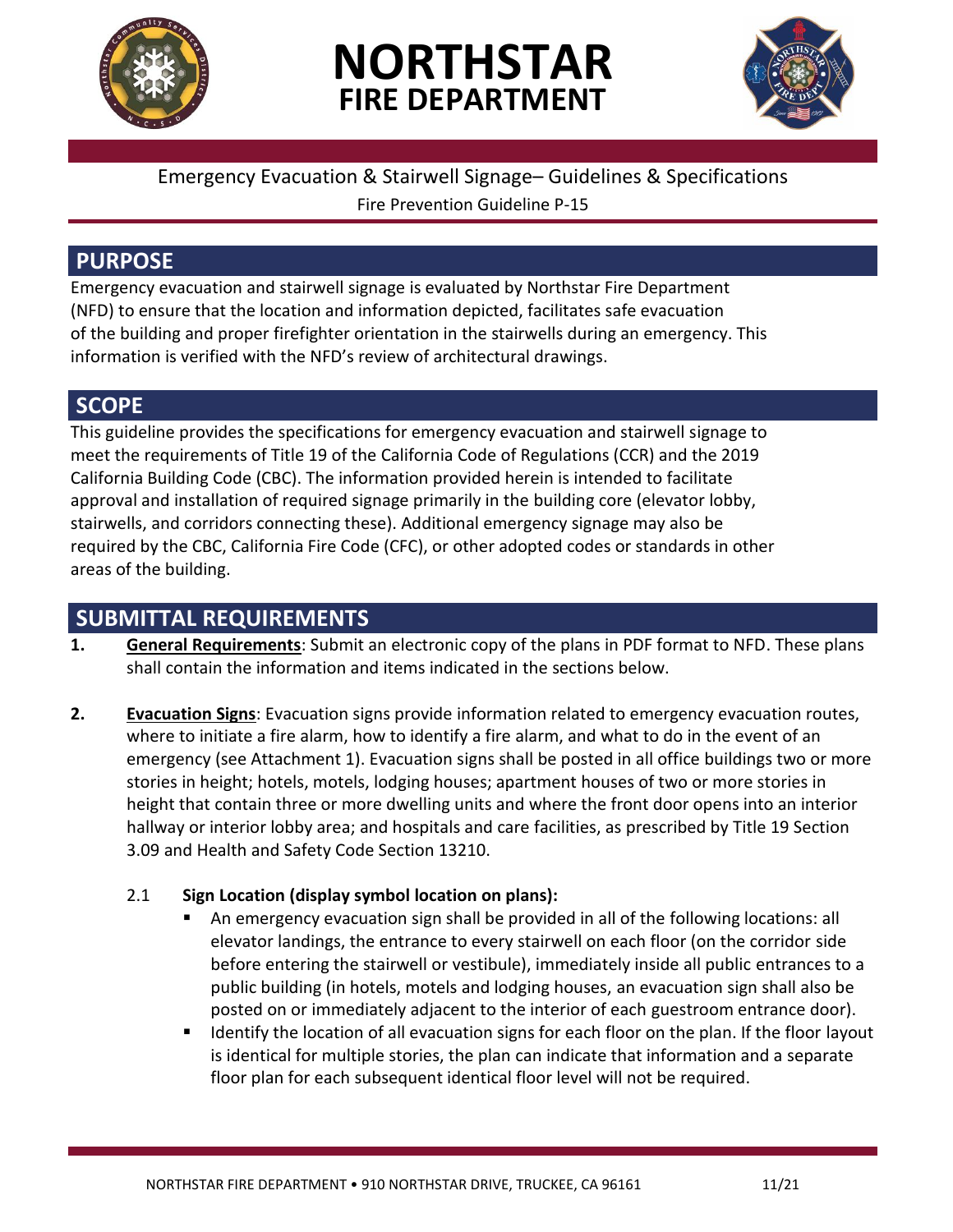- **Specify that all signs shall be posted at a height no greater than 48 inches above the** floor level to the bottom of the portion of the sign containing emergency evacuation information.
- 2.2 **Sign Details**: Provide a detail of the signs for each floor level (see Attachment 1). Specify that all signs shall include the following features:
	- Minimum lettering size 3/16-inch non-decorative lettering that contrasts sharply with the background.
		- o Constructed of durable material.
		- o Emergency Exit Routes and Map Legend shall include:
			- Evacuation routes to stairs and building exits
			- Exit doors
			- Locations of manual fire alarm stations
			- Statements describing both audible and visual fire alarm systems
			- Fire Department emergency telephone number: 911
			- Statement prohibiting the use of elevators in case of an emergency
			- Other emergency procedure information or instructions as necessary (e.g., location of areas of refuge)
		- o The floor plan diagram on each evacuation sign shall be oriented directionally as it is seen from the viewer's perspective.
- **3. Stairway Identification Signs**: These signs provide information critical to firefighter orientation and occupant evacuation in the event of an emergency. They are required whenever an interior exit enclosure connects more than three stories per CBC 1023.9 (see attachment 2).
	- 3.1 **Sign Location**: The plan shall specify that stairway identification signs shall be:
		- **EXEC** Located within the stairway enclosure at each floor landing.
		- **Posted at 5 feet above the floor level.**
		- **Located in a position that is readily visible when the doors are in the open and closed** positions.
		- (CFC 1023.9) A floor level tactile sign (ICC A117.1) at each floor landing, adjacent to the door leading from the interior exit stairway and ramp into the corridor to identify the floor level.
	- 3.2 **Sign Details** (CBC 1023.9.1): A detail of the sign shall be provided on the plans for review. The details shall specify the following:
		- The size shall be a minimum of 18 inches x 12 inches and constructed of durable material.
		- The stairway identification, such as STAIR 1 or WEST STAIR, shall be placed at the top of the sign in 1-1/2 inches block lettering with 1/4-inch stroke.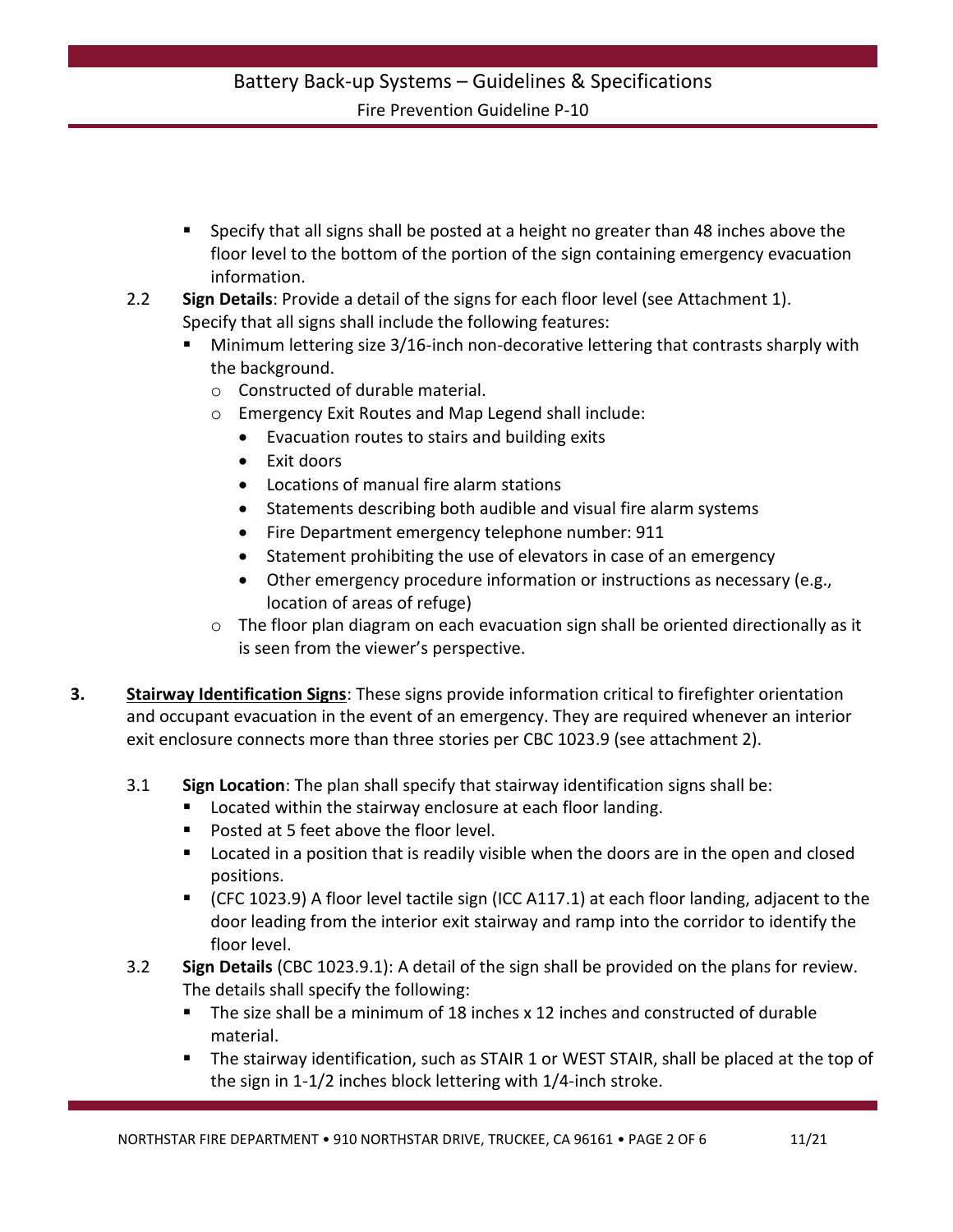#### Battery Back-up Systems – Guidelines & Specifications Fire Prevention Guideline P-10

- ROOF ACCESS or NO ROOF ACCESS shall be placed under the stairway identification in 1 inch block lettering with 1/4-inch stroke.
- The floor level number shall be placed in the middle of the sign in 5-inch block lettering with 3/4-inch stroke. Basement levels shall have the letter B preceding the floor number. Mezzanine levels shall have the letter M preceding the floor number.
- The floor levels served by the stair, such as B3 THROUGH 1, shall be identified at the bottom of the sign in 1 inch block lettering with 1/4-inch stroke.
- The level of exit discharge and direction to that level shall be indicated on the sign in 1 inch block lettering with 1/4-inch stroke.
- Characters and their backgrounds shall have a non-glare finish. All lettering shall be in sharp contrast to the background (light letters on dark background or vice versa).
- Stairway identification signs in high-rises shall be constructed as required by CBC 1024.4.
- **4. Other Stairway Evacuation Signage**: Other egress signage may be required for stairwells as indicated below.
	- 4.1 **Visual Exit Signs** (CBC 1013):
		- Illuminated overhead exit signs conforming to CBC 1013.1 shall be provided at the door giving access to the stairwell. Floor level exit signs conforming to CBC 1013.7 shall also be provided at the door when accessed from an interior corridor in:
			- o Unsprinklered A occupancies
			- $\circ$  E occupancies where direct exits have not been provided from each classroom
			- $\circ$  I-1, I-2, I-2.1, I-4 and R-2.1 occupancies without smoke barriers conforming to 407.4
			- o R-1 hotels when corridors serving guest rooms are rated
		- Where a vestibule is provided that contains only a door leading into the vestibule and a door leading from the vestibule to the stairwell, an exit sign is not required within that vestibule.
		- Additional exit signs shall be provided on all doors in the path of egress travel between the stairwell enclosure and the exterior of the building.
		- Where a stairway continues below the level of exit discharge, a gate shall be provided at the level of exit discharge to prevent unintentional access to floors below. Visual exit signs conforming to CBC 1013 shall be provided to direct occupants to the exit discharge (CBC 1023.8).
	- 4.2 **Tactile Exit Signs** (CBC 1013.4 and 1023.8):
		- Tactile exit signs conforming to CBC 1013.4 shall be provided at the door giving access to the stairwell. Where a vestibule is provided, the door leading into the vestibule shall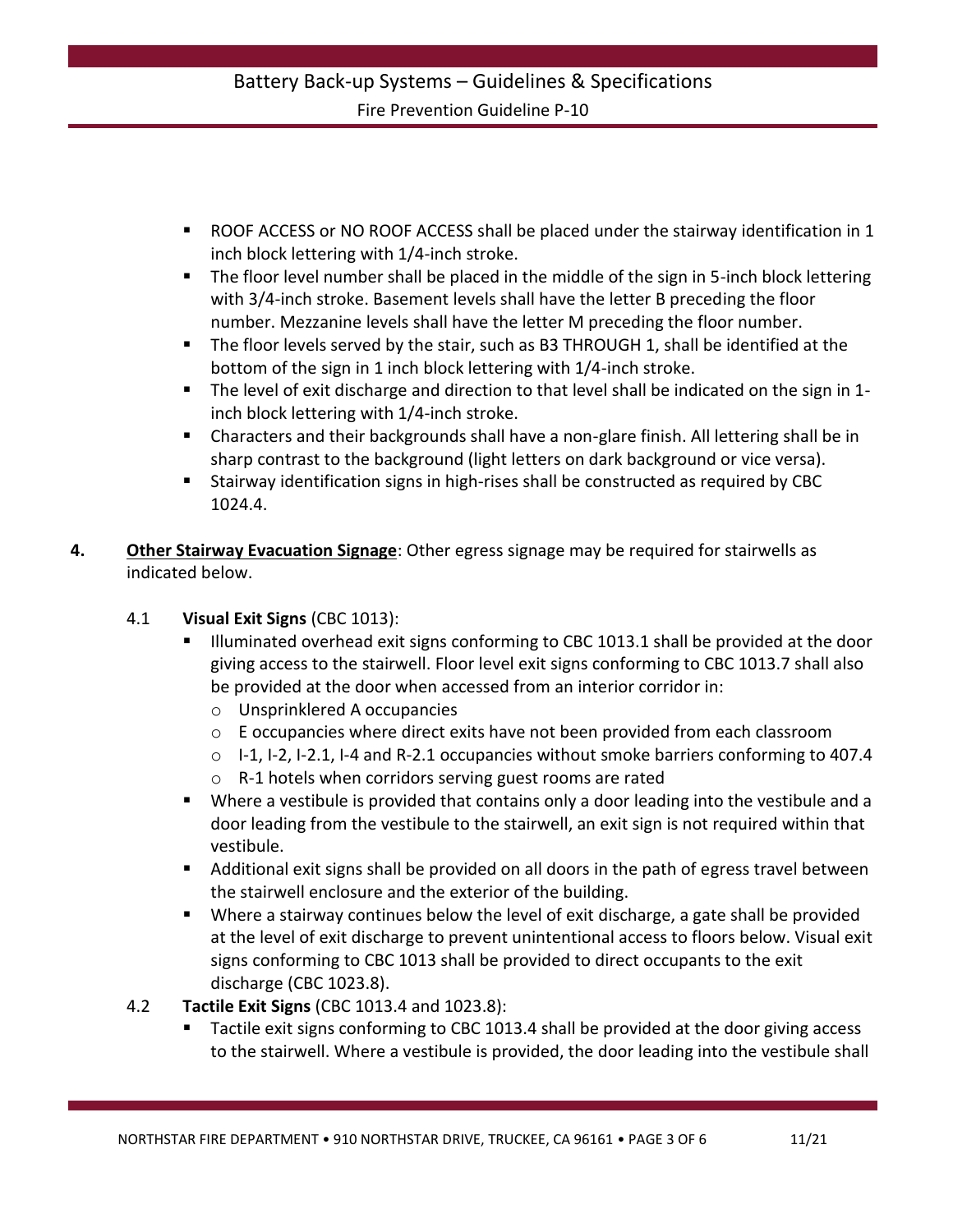be provided with a tactile sign indicating "EXIT ROUTE" and the door leading from the vestibule to the stairwell shall be provided with a sign indicating "EXIT STAIR DOWN."

- Exit doors leading from the stairwell directly to the exterior shall be provided with a tactile sign indicating "EXIT." If an exit passageway is provided between the stairwell and exterior, the door leading from the stairwell into the enclosure shall be provided with a sign indicating "EXIT ROUTE" and the door providing access to the exterior shall be provided with a sign indicating "EXIT."
- Tactile floor designation signs shall be located at the landing of each floor level adjacent to the latch side in all enclosed stairways in buildings two or more stories in height. At the exit discharge level, the sign shall include a raised five-pointed star located to the left of the floor level. The outside diameter of the star shall be the same as the height of the raised characters.
- Tactile signs shall comply with CBC Chapter 11.

#### 4.3 **Area of Refuge Signs** (CBC 1009.9, 1009.10, 1009.11):

- Stairwell landings and elevator enclosures designated as areas of refuge shall be provided with signs providing the following information:
	- o Directions to find other means of accessible egress
	- o Instructions to persons able to use the exit stairway to do so as soon as possible, unless they are assisting others
	- $\circ$  Information on planned availability of assistance in the use of stairs or supervised operation of elevators and how to summon such assistance
	- $\circ$  Directions for use of the emergency communications system complying with CBC 1009.8.2
	- o These instructional signs shall comply with CBC Chapter 11
- Each door providing access to an area of refuge from an adjacent floor area shall be identified by a sign stating, "AREA OF REFUGE." The sign shall comply with CBC Chapter 11 and include the international symbol of accessibility.
- Each door providing access to an exterior area for assisted rescue shall be identified by a sign stating, "EXTERIOR AREA FOR ASSISTED RESCUE." The sign shall comply with CBC Chapter 11 and include the international symbol of accessibility.
- Tactile signs conforming to CBC Chapter 11 including the international symbol for accessibility shall be provided at doors leading to areas of refuge or assisted rescue.
- At exits and elevators serving a required accessible space but not providing an approved accessible means of egress, signage shall be installed indicating the location of accessible means of egress. The signs shall comply with CBC Chapter 11, as applicable.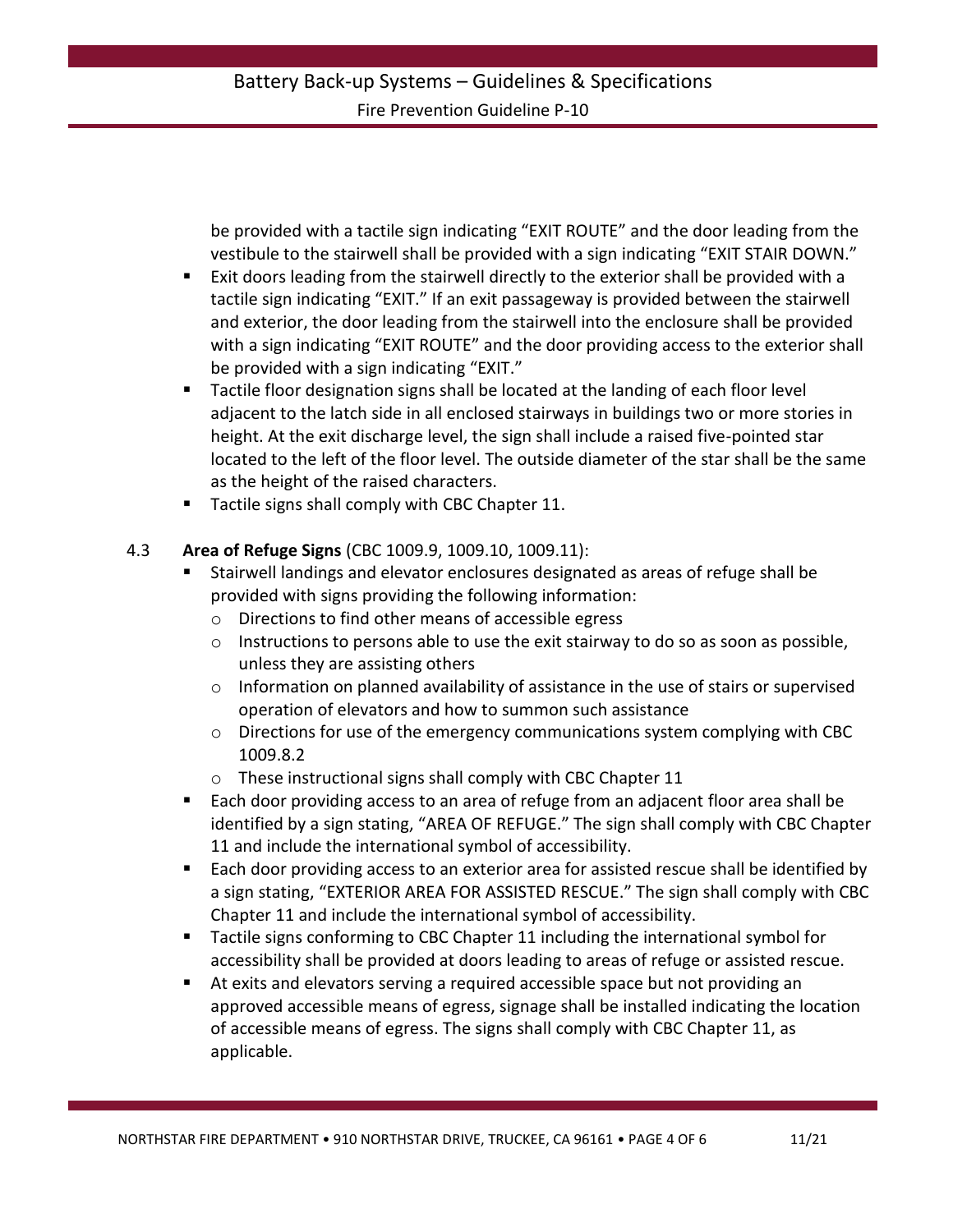# **ATTACHMENT 1 SAMPLE EVACUATION SIGN**



NOTES:

1. Floor plan shall be oriented to the viewer's perspective at each location.

2. Signs shall be constructed of durable material.

3. Lettering shall be minimum 3/16-inch high, non-decorative, and contrast sharply with background.

4. Exit doors shall be clearly identified at grade level(s).

5. Signs may also include location of other safety features, such as extinguishers or emergency phones, or special evacuation instructions, such as areas of refuge for the disabled.

6. If "9" or another number must be used to dial an outside line from house phones, indicate this on the sign.